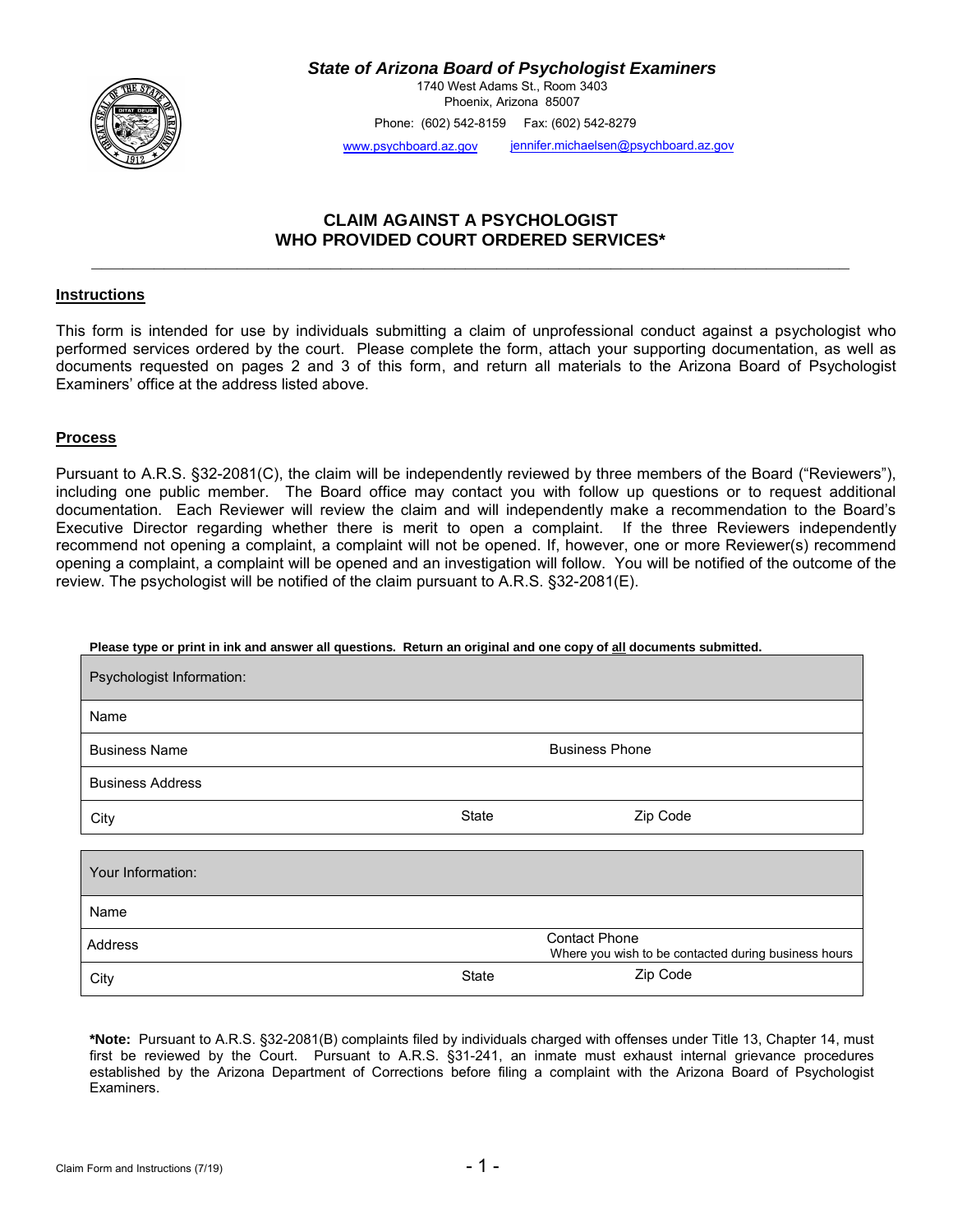# **Questions (Please print)**

| 1. Please provide your court case number                                          |                                      |                                                                                                                                                                                                                                                                                                                       |  |  |  |  |
|-----------------------------------------------------------------------------------|--------------------------------------|-----------------------------------------------------------------------------------------------------------------------------------------------------------------------------------------------------------------------------------------------------------------------------------------------------------------------|--|--|--|--|
| 2. Please name the opposing party in your court case. ___________________________ |                                      |                                                                                                                                                                                                                                                                                                                       |  |  |  |  |
| What is your relationship to the opposing party?                                  |                                      |                                                                                                                                                                                                                                                                                                                       |  |  |  |  |
| Yes                                                                               | No                                   | Did the psychologist perform services ordered by the court?                                                                                                                                                                                                                                                           |  |  |  |  |
|                                                                                   |                                      | If yes, please provide a copy of the court order that orders the services to<br>be provided.                                                                                                                                                                                                                          |  |  |  |  |
|                                                                                   |                                      | If yes, please identify the services provided, such as custody evaluation,<br>parenting coordination, therapeutic intervention, etc.                                                                                                                                                                                  |  |  |  |  |
|                                                                                   |                                      |                                                                                                                                                                                                                                                                                                                       |  |  |  |  |
| Yes                                                                               | Nο                                   | Did the psychologist have documents that required your signature and<br>explained fees for the service provided, the nature of the service<br>provided, the psychologist's duty to report abuse or harm, and other<br>information? (This may be called "Informed Consent," "Service<br>Agreement," or something else) |  |  |  |  |
|                                                                                   |                                      | If yes, please provide a copy of the documents.                                                                                                                                                                                                                                                                       |  |  |  |  |
| lYes                                                                              | <b>No</b>                            | a. Did the psychologist issue reports, evaluations, recommendations, or<br>other documents as a result of the services provided to you?                                                                                                                                                                               |  |  |  |  |
| Yes                                                                               | <b>No</b>                            | b. If yes, did you receive a copy? If yes, please provide a copy of any<br>reports, evaluations, recommendations, or other documents issued by<br>the psychologist.                                                                                                                                                   |  |  |  |  |
| 'es                                                                               | Nο                                   | c. If you did not receive a copy, did you request a copy?                                                                                                                                                                                                                                                             |  |  |  |  |
| Yes                                                                               | <b>No</b>                            | Did you communicate with the psychologist in writing, such as email,<br>text, letters, etc?                                                                                                                                                                                                                           |  |  |  |  |
|                                                                                   |                                      | If yes, please provide a copy of all written communication between the<br>psychologist and you.                                                                                                                                                                                                                       |  |  |  |  |
| <b>Yes</b>                                                                        | <b>No</b>                            | Has the psychologist completed his/her work on this case?                                                                                                                                                                                                                                                             |  |  |  |  |
| 8. Over what period of time were services provided by the psychologist?           |                                      |                                                                                                                                                                                                                                                                                                                       |  |  |  |  |
|                                                                                   | Start date _________________________ |                                                                                                                                                                                                                                                                                                                       |  |  |  |  |
| Yes                                                                               | No                                   | Has the Court rendered a final decision in this case?                                                                                                                                                                                                                                                                 |  |  |  |  |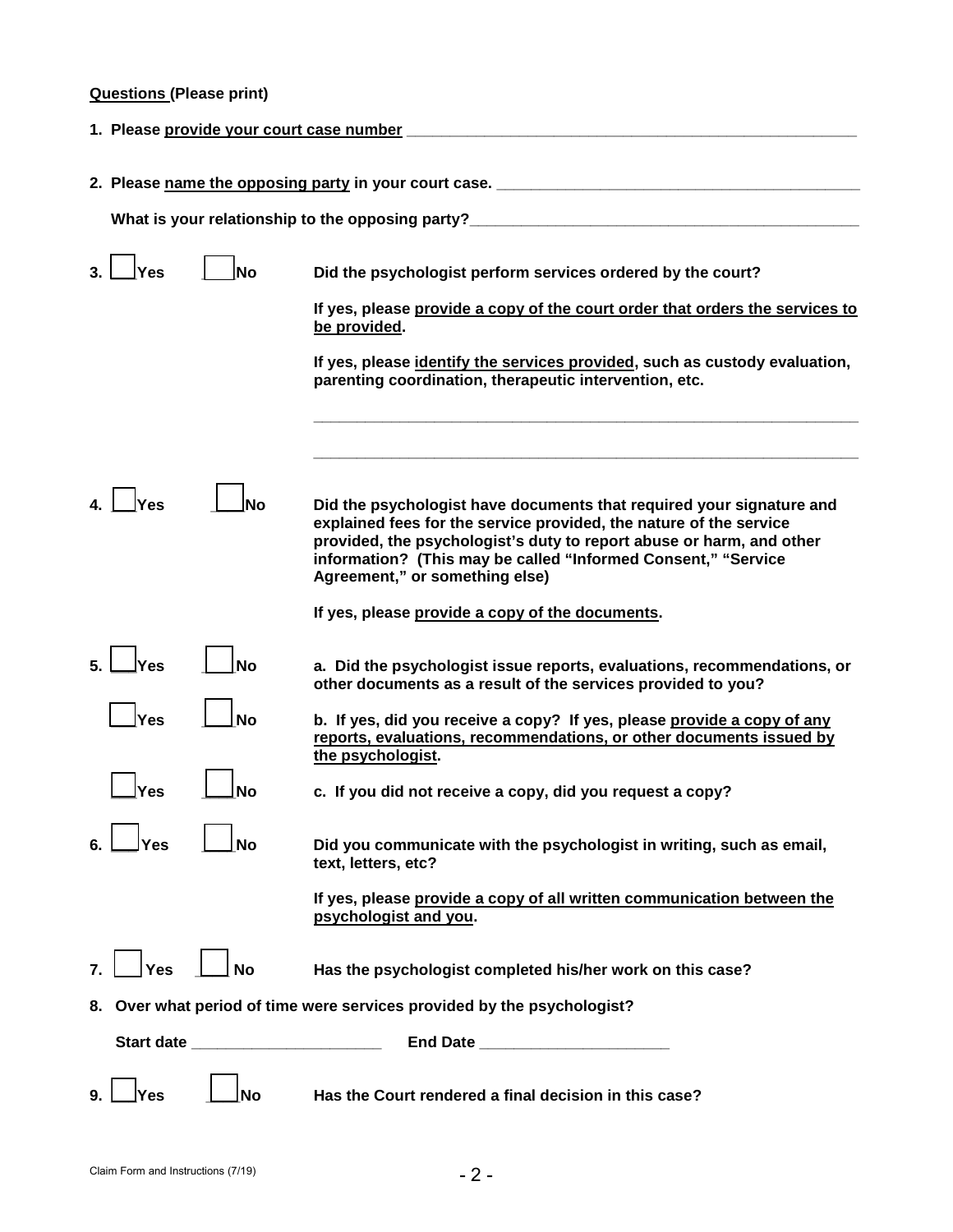**10. Please provide the Judge's final order(s), if issued, including all of the following that apply:**

| <b>Custody</b>           |                                                                                                                                                                                                        |  |  |  |  |  |  |
|--------------------------|--------------------------------------------------------------------------------------------------------------------------------------------------------------------------------------------------------|--|--|--|--|--|--|
| <b>Visitation</b>        |                                                                                                                                                                                                        |  |  |  |  |  |  |
|                          | <b>Parental Fitness</b>                                                                                                                                                                                |  |  |  |  |  |  |
| <b>Therapy</b>           |                                                                                                                                                                                                        |  |  |  |  |  |  |
| Other (please identify)  |                                                                                                                                                                                                        |  |  |  |  |  |  |
|                          |                                                                                                                                                                                                        |  |  |  |  |  |  |
| 11.<br>Yes<br>No         | Have you filed a complaint(s) against this psychologist with the Court?                                                                                                                                |  |  |  |  |  |  |
|                          | If yes, please provide a copy of the complaint(s) and any decision(s)<br>rendered. (If a decision has not been yet been rendered, please notify the<br>Board Office of the final outcome when issued.) |  |  |  |  |  |  |
| 12.<br>Yes<br>Nο         | Have you filed a lawsuit(s) against this psychologist?                                                                                                                                                 |  |  |  |  |  |  |
|                          | If yes, in what court was the lawsuit(s) filed?                                                                                                                                                        |  |  |  |  |  |  |
|                          | If yes, on what date was the lawsuit filed?                                                                                                                                                            |  |  |  |  |  |  |
|                          | Please provide a copy of the Complaint filed in your lawsuit.                                                                                                                                          |  |  |  |  |  |  |
| Yes<br><b>No</b>         | Is the lawsuit pending?                                                                                                                                                                                |  |  |  |  |  |  |
| <b>No</b><br>Yes         | Did the Judge issue a final ruling in the lawsuit?                                                                                                                                                     |  |  |  |  |  |  |
|                          | If yes, please provide a copy of the final decision.                                                                                                                                                   |  |  |  |  |  |  |
| ∣Yes<br>13.<br><b>No</b> | To your knowledge, has anyone else involved in your case filed a<br>Complaint(s) or lawsuit(s) against this psychologist?                                                                              |  |  |  |  |  |  |
|                          | If yes, please identify the agency, organization, or court with which it was<br>filed.                                                                                                                 |  |  |  |  |  |  |

## **14. SUMMARY OF CLAIM:**

Include specific details (who, what, when, where, how, why). Include the type of service provided and date(s) of service. Attach a copy of the documents identified in the **Instructions** section of this Claim Form. Please use extra sheets of paper, if needed and sign each additional page. Please print clearly as the review of your claim will be delayed if we cannot read your writing.

**\_\_\_\_\_\_\_\_\_\_\_\_\_\_\_\_\_\_\_\_\_\_\_\_\_\_\_\_\_\_\_\_\_\_\_\_\_\_\_\_\_\_\_\_\_\_\_\_\_\_\_\_\_\_\_\_\_\_\_\_\_\_\_\_\_\_\_\_\_\_\_\_\_\_\_\_\_\_\_\_\_\_\_\_\_\_\_\_\_\_\_\_\_\_\_\_\_\_\_**

**\_\_\_\_\_\_\_\_\_\_\_\_\_\_\_\_\_\_\_\_\_\_\_\_\_\_\_\_\_\_\_\_\_\_\_\_\_\_\_\_\_\_\_\_\_\_\_\_\_\_\_\_\_\_\_\_\_\_\_\_\_\_\_\_\_\_\_\_\_\_\_\_\_\_\_\_\_\_\_\_\_\_\_\_\_\_\_\_\_\_\_\_\_\_\_\_\_\_\_**

Claim Form and Instructions (7/19)